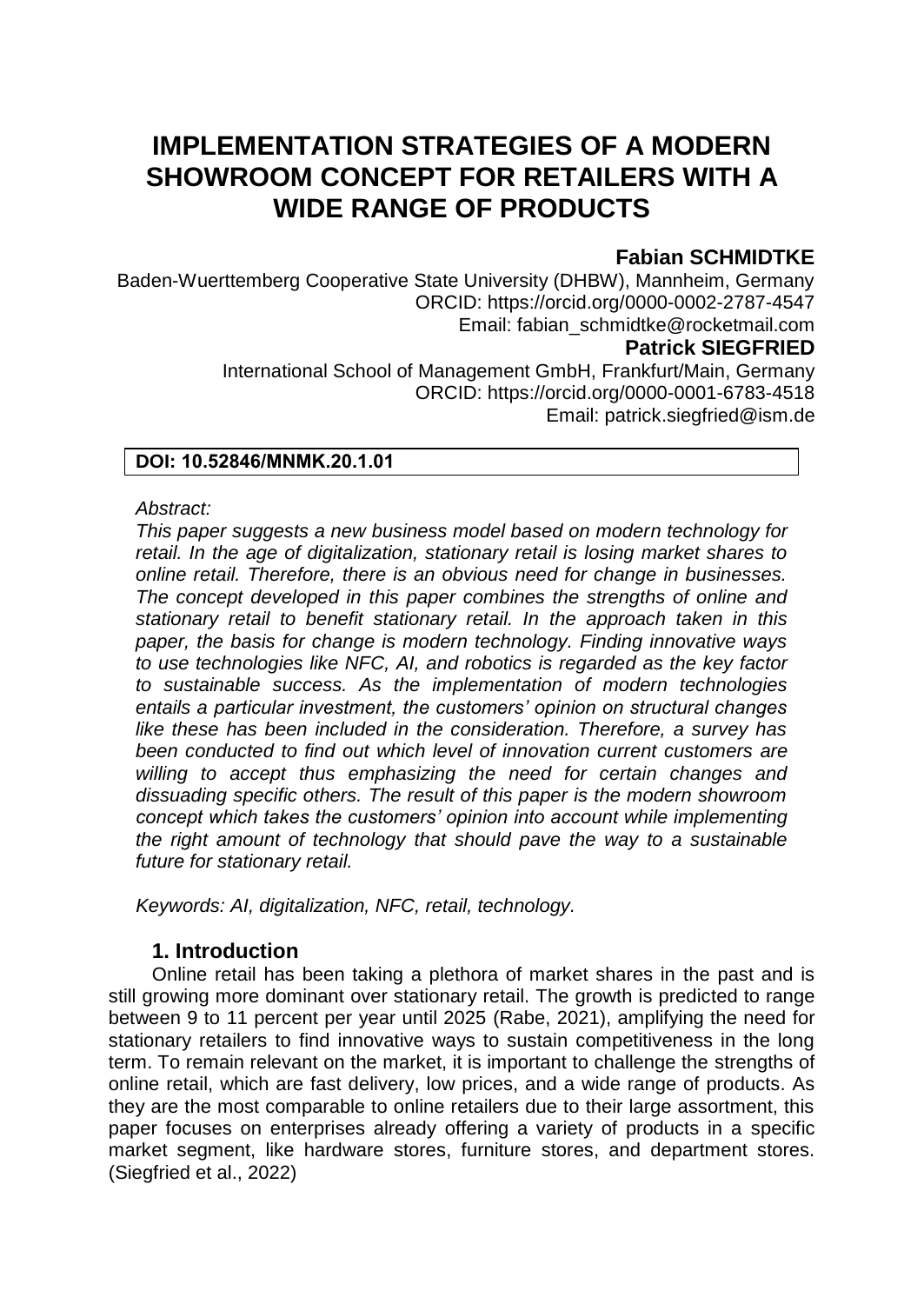As stationary retail has not been able to maintain its market shares using conventional marketing, distribution, and logistics methods, in this paper innovative technological ways to conquer a unique concept will be emphasized. Due to the transformation of the existing structures being expensive, cost savings will be considered in the presentation of the proposed new ones. Correspondingly, there will be an assessment of how much of an effect the innovations would have on customers. Therefore, a survey is conducted to examine which technological new features customers would appreciate the most thus setting a course to which ones to implement.

Furthermore, the optimization of warehousing processes by technology is reflected upon as besides personnel costs, warehousing is considered one of the largest cost-bearing units in enterprises. (Siegfried, 2021a) For this, the innovative strategies of Amazon will be taken into consideration as well as the advantage for customers. A look into the further development of current technology will also be taken.

Thus, the objective of this paper is to design a new business model based on modern technology to combine the possibilities of automatization grants, to make the model as cost-efficient as possible, and to design the model only as technological as customers would be willing to accept. This business model shall improve the competitiveness of stationary retail against online retail by combining the strengths of both online and stationary retail, creating a powerful omnichannel instrument. By the usage of this concept, stationary retailers shall be enabled to ensure their persistence during the age of digitalization. (Siegfried, 2021b)

## **2. Technological Innovations and their potential Usage in Retail**

The progress in technology is rapidly advancing, especially regarding the Internet of Things (IoT). The IoT can be described as a system allowing different objects to interact by exchanging information. (Mukhopadhyay, 2014) This interaction is mostly based on Radio-Frequency Identification (RFID), the communication of a transponder connected to an object sending information like its location, and a device processing the information. RFID has been used since the Second World War and since been further developed. (Weber & Weber, 2010)

#### *2.1. Near Field Communication Technology*

The currently widely used development originating from RFID is the Near Field Communication (NFC). Its most prominent innovation here is the possibility to use the information emitting device as an information processing device, too, while also allowing communication with other devices of the same kind. Unlike the RFID technology, however, NFC enables the purposeful emission of data as it can be initiated and terminated by a switch. For the usage in smartphones and similar mobile digital devices, the switch can be virtualized. As the range of NFC is, as its name indicates, limited to about 10 centimeters, it also qualifies to be used for the transmission of sensitive data, hence NFC is the most popular technology used for payments with the smartphone. (Kern, 2007)

Any random object can be equipped to communicate with others by adding a so-called tag to it which operates as the data emitting device, thus facilitating the communication between objects and computer programs using the NFC technology. This communication allows a plethora of different uses such as cars warning each other against traffic accidents, components in production sending status updates about their current phase of the production process, and the

֪֚֚֬֝֬֝֬֝֬֝֬֝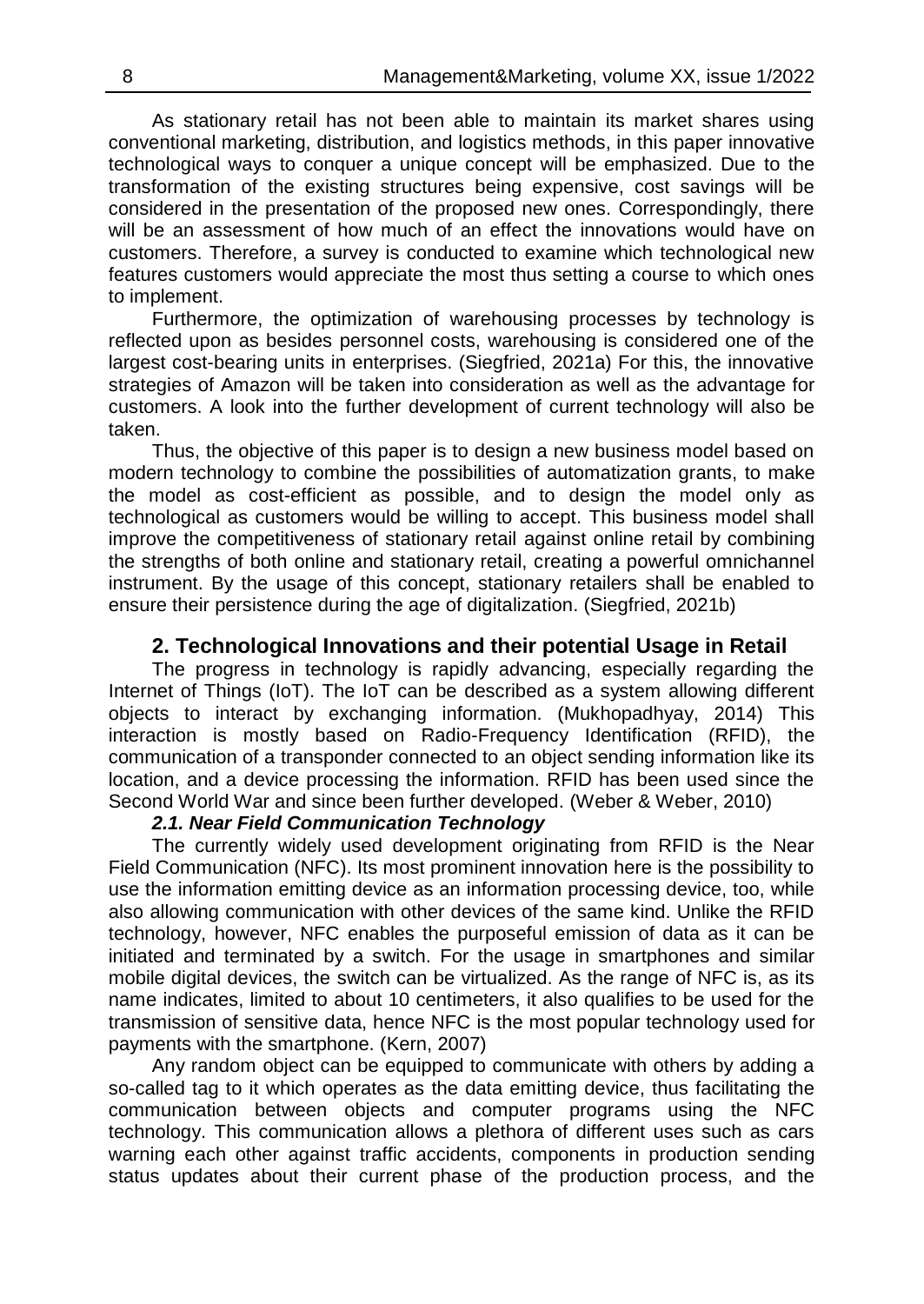transfer of money. For a retailer, NFC presents some interesting purposes. As currently already used, it allows smartphones to act like bank cards thus offering another payment method. A more innovative way to utilize NFC would be the communication between products offered on display in stores and customers' smartphones. Information on the product could be easily provided on demand if customers need additional details such as application, suitable accessories, and care instructions not described on the packaging or there is no salesperson available. In a rather radical approach, this way the provided information accessible via NFC could even as much as replace all the salespeople saving a retailer the personnel cost, usually one of the highest expenses for businesses.

Furthermore, NFC technology could be used to facilitate shelf maintenance. As the emitted information can be anything, an RFID tag could count the number of available products on a shelf which is, too, each equipped with an RFID tag and send out a note to the enterprise resource planning system. (Saadat et al. 2022) Like this, there would be no more out-of-stock situations thus increasing turnover. If the warehouse is also integrated into the enterprise resource planning system, the system could add up the total number of each product in stock and automatically place orders to prevent any product from ever running out of stock. Furthermore, shoplifting could be drastically reduced since all items are permanently sending information to the enterprise resource planning system. Thus, a missing item that has not been bought would immediately be recognized which could set off an alarm. This would, however, only work if the currently used business model of selfservice retail was to be abolished as otherwise, the theft would only be recognized once the thief had left the store making the system useless. Another innovative usage of NFC could complement another technological solution, warehouse robots.

### *2.2. Warehouse Robots*

Warehouse robots are automatically moving conveyer vehicles organizing warehouse stock and handling the common tasks that arise in a warehouse. Online retail giants like Amazon and Alibaba (Geörg, 2018) already use them in their logistics centers to transport ordered products to and from their storage location. This decreases the frequency of injured warehouse clerks and grants the advantage of being able to act all day and night without increased salary costs due to night work surcharges. Warehouse robots receive the information on the ordered goods and independently pick them up to carry them towards the shipping department. They navigate by precisely calibrated mapping of the warehouse where each product has a fixed storage location. At Amazon, the robots identify their current location by Quick Response (QR) Codes on the ground spotting the robots in the warehouse thus defining their next destination. (Hofer, 2017) Amazon has been producing these robots with a 300-kilogram load capacity itself, using 80.000 of them in its warehouses in 2017, before looking to externalize the production. (Anzenhofer, 2019)

By implementing these robots into their warehouses, retailers could optimize their shelf care and logistics. Integrating them into the enterprise resource planning system and having them communicate with the shelves counting the stock of products could make the robots restock them automatically. They could also take over the goods receipt department. For this, the delivered goods would need to come equipped with an RFID tag so that the robots could count them and add them into the enterprise resource planning tool. Afterward, the robots could transport the goods to their fixed storage location and place them on the shelves.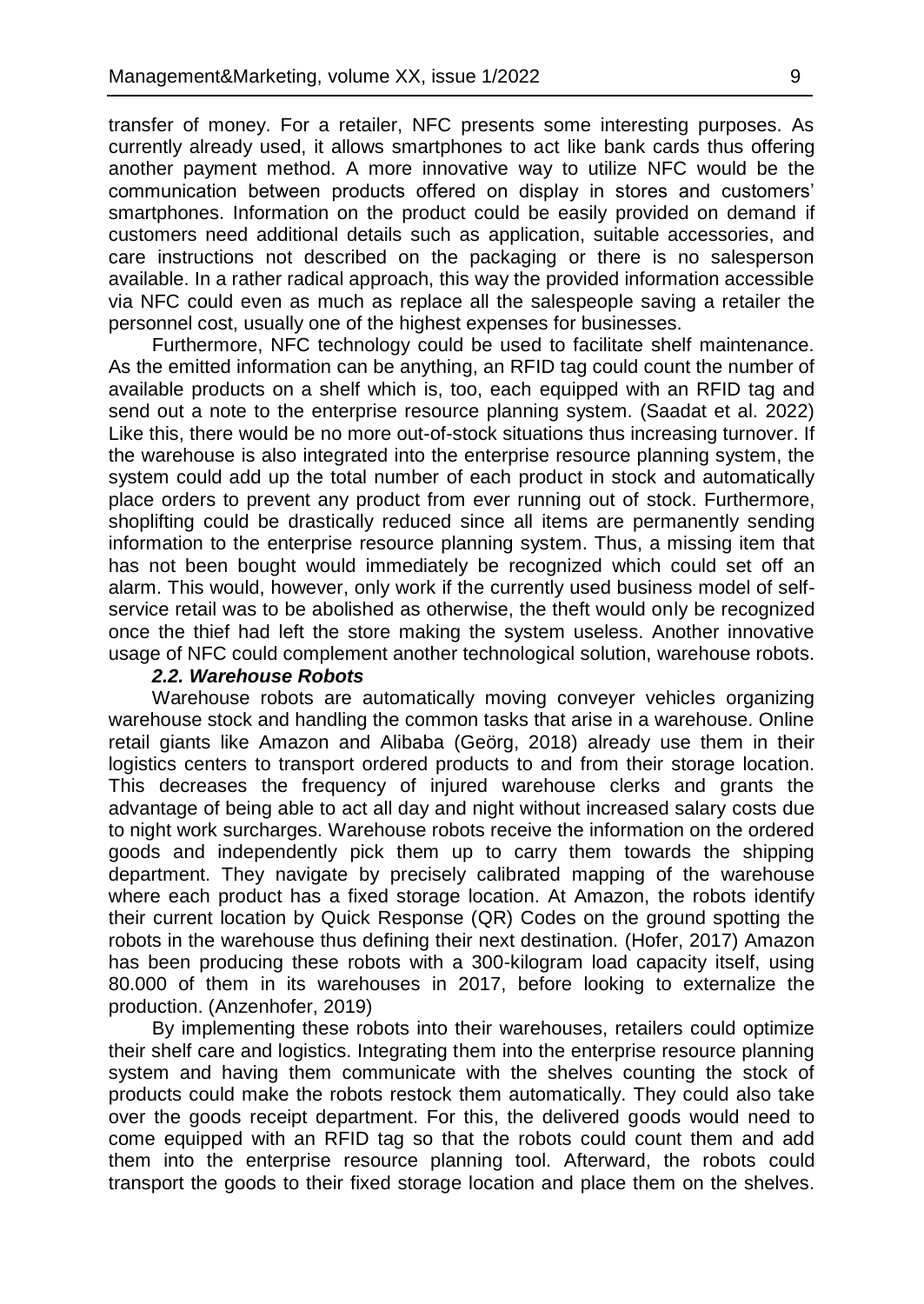Using this method, even warehouse clerks could become dispensable saving a significant sum of personnel cost.

Another possible use of warehouse robots could be the provision of goods. For this idea to work, customers need to be allowed to give the robot instructions. This could be realized with apps. Smartphones are NFC devices, so they could send shopping lists made in the app to the warehouse robots through a stationary user interface with another implemented NFC device. Through a series of transmitters, the signals could be sent to the robots which would be given the task to collect the items on the list and provide them in a collection area within a shopping cart. This process could be helpful especially for older or physically impaired customers as they would not have to pick up heavy items from a shelf themselves. It could also prevent customers who do not find the items they are looking for from leaving the store frustratedly, possibly shopping at a competing retailer.

An additional advantage of this method would be the provided security. To protect the shopping carts and their content to be stolen, they could only be made accessible after the items are paid. In a practical approach, retailers could design the user interfaces where the robots receive the input on which items to pick up would be the cash registers, saving personnel costs for cashiers while, due to their small size, simultaneously allowing a larger number of cash registers to operate parallelly without the need for breaks. As the robots would only then start to collect the items, a waiting area would have to be installed close to the collection area. While this would entail costs, it could also be regarded as a chance to improve the customer relations by designing the waiting area comfortable and relaxing. For extraordinarily large or heavy items, however, there could be another service added by making the robots deliver them to another collection area outside the store accessible by car to facilitate the loading of the items into the customer's car. To save space, this loading area could be designed as the road leading around the building with another user interface where customers can check-in using their smartphone. This way the robots would receive an order in which they need to provide the items. The loading area could be created like a parking lot along with the stores outside the wall. Within the wall, there could be rolling gates opened by one more user interface for the customers to interact with using their smartphones. To prevent the theft of the robots, the gates would only open once the items are placed to be picked up.

### **2.3. Artificial Intelligence**

In the future, Artificial Intelligence (AI) could be the successor technology in regards to navigating warehouse robots. While the NFC technology requires a lot of components, RFID tags, to function properly, AI could independently navigate the robots and monitor the items in the store. This could save the company a considerable amount of maintenance and material costs. Another advantage of AI in the modern wave of AI is mainly the analyzing ability based on deep learning from big data. Deep learning can be described as the artificial reconstruction of a neuronal network, so the simulation of a brain. Big data is an umbrella term for the gigantic mass of information that enterprises are flooded with every day. For retailers, this represents the possibility to install a system that optimizes itself and gets more efficient the longer it is active. This advantage can be used to speed up the collection process and the processes in the shipping department by optimizing routes of the robots, recognizing fast- and slow-moving products, and creating their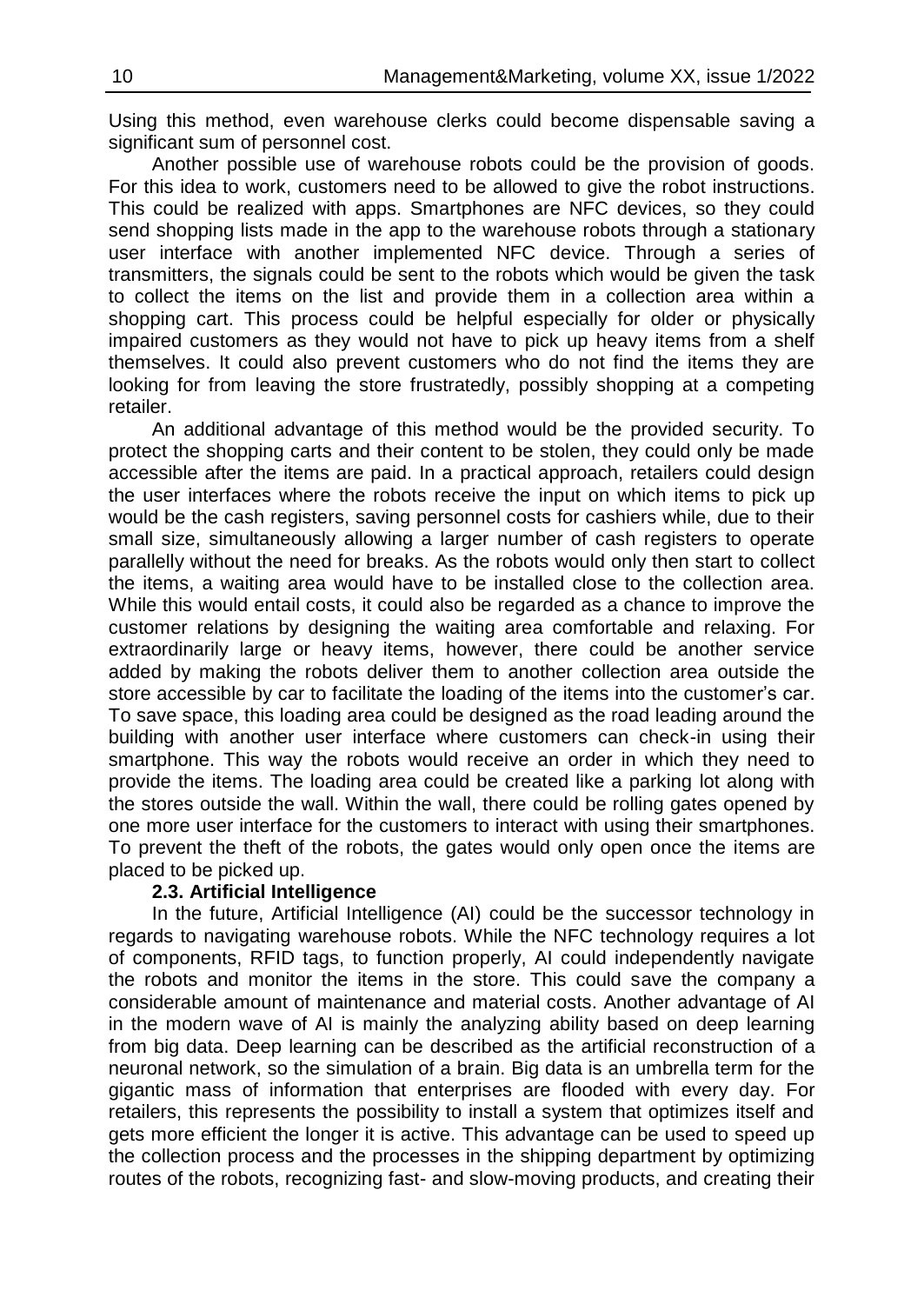orders more efficiently thus saving money on committed capital, and reacting to trends rapidly by ordering the specific items early and stopping ordering them once the trend recedes. However, present prices for the development of a suitable AI are particularly high which would suggest another restructuring from NFC to AI technology once prices drop. (Teng xun yan jiu yuan et al., 2021)

All the technologies described above can be used individually or combined to create an innovative retail business model, but innovation does not necessarily equal success. Customers need to embrace those innovations and be willing to engage in the use of them. Therefore, a survey should be conducted to identify the likes and dislikes of different demographic groups regarding modern technology. This way, companies with varying target groups would be enabled to specify which technologies to invest in. As the innovations are also quite expensive, this determination is necessary so that businesses do not lose money not only by the investment itself but also by customer churn because they are dissatisfied with the restructuring of the business model.

#### **3. Survey**

As the transformation of business units to the latest technological standard requires a large cost expenditure, the investments should be aimed towards automatization that the customers would appreciate. This way a positive cost-value ratio could be achieved and cause the investment to be positively impactful.

To identify which of the presented technologies would truly be beneficial and which would not, a survey could allow insight into consumers' thoughts. Accordingly, a questionnaire to determine the customer's opinion on technology in retail in general, thoughts on digitality replacing salespeople, their appreciation of personal contact while shopping, and how much they would appreciate modern technology is to be developed.

#### *3.1. Survey Structure*

To be able to categorize the participants of the survey into relevant groups, the first questions asked the interviewees their age and their gender. The age groups to be chosen ranged from 18 to 30 years old, 30 to 50 years old, and older than 50 years. The choice of answers provided for the question for the gender the participants could select was male, female, diverse, and prefer not to answer.

Subsequently, the interviewees are asked to specify whether they shop online or in a store more often. This question enables the contextualization of the answers to the following questions and the regularity of the participant's shop in stores. The third choice of answers was offered for interviewees who did not have a preferred way of shopping.

The next survey item presented different possible applications for technological innovations. Participants were to choose which they would like to encounter the most in stores. Possible choices were the possibility to pay in an app instead of at a cash register, the availability of additional information on the products such as related parts, proper application, alternative products, and the like, the option to arrange a same or next day delivery in-store or in an app, recommended products based on formerly bought items, and digital user interfaces to select items and get them delivered to home or made available for collection after payment, and an app feature to interact with offered items via NFC to add them to the apps shopping cart and have them made available for collection after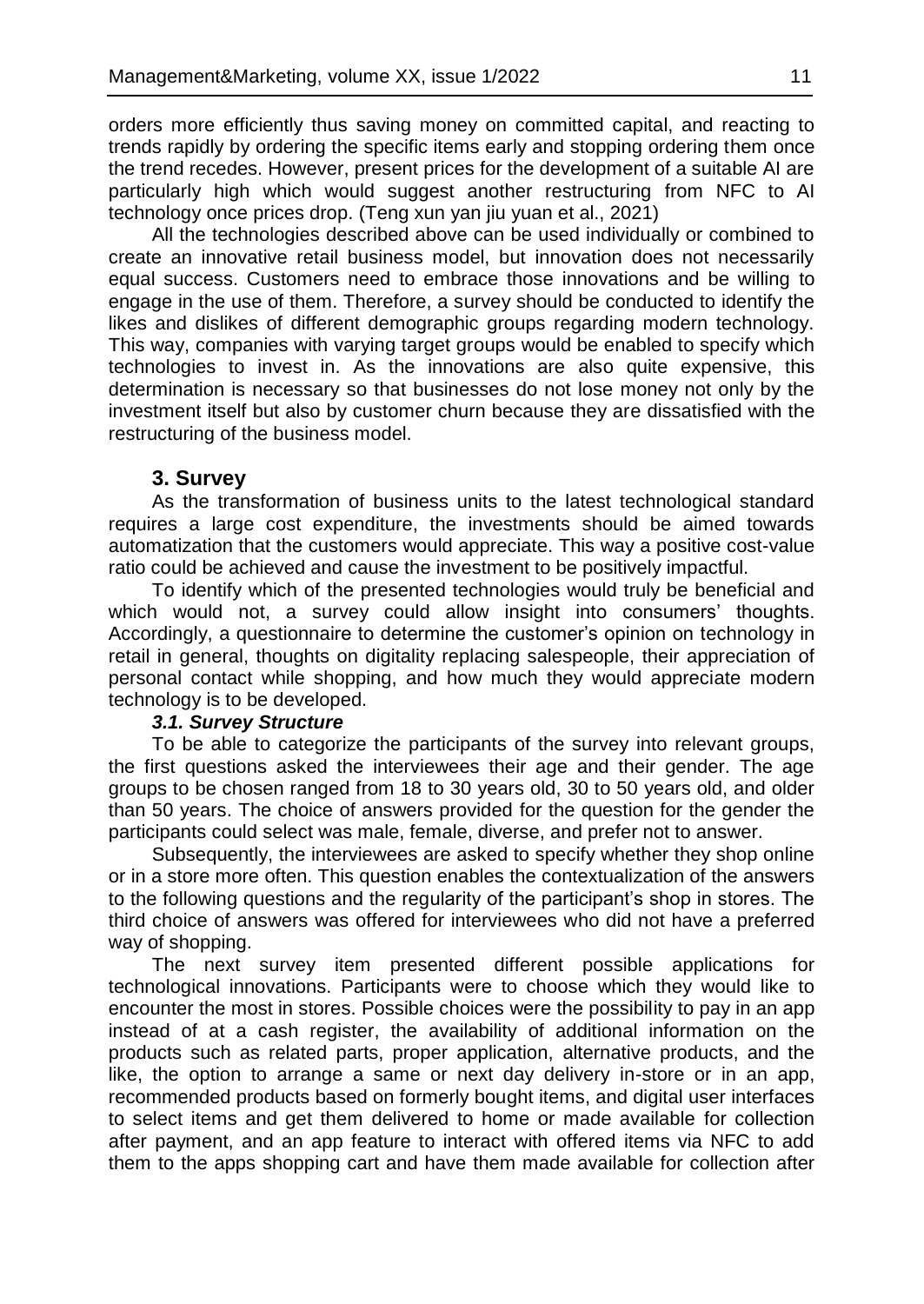payment. The information gained from this question can be used to identify technologies that customers desire and would attract to, likely causing a customer inflow from less modernized competitors with those same desires.

Afterward, the participants were asked whether they would shop in stores without any salespeople. Due to the analysis of the given answers, there can be deducted the level of automatization customers would feel comfortable with and thus potentially limit the amount of technology used in the restructuring of the business processes.

Next, the interviewees were to state how long of a delivery period they would be willing to accept. The choice of answers provided was one day at most, one to three days, three to seven days, and more than seven days. This question grants insight into the expectations of customers regarding logistical modernization. As customers do not have detailed knowledge about logistics and delivery processes, they cannot be asked how they would think about technologies affecting those business units. However, the delivery period represents the customer's sole touchpoint to a business's logistics. Therefore, the shorter the customers accepted delivery period is, the bigger is the need to improve the warehousing and logistical processes, for example by automizing them, to meet the customers' aspirations.

The next question was supposed to determine the importance of salespeople to customers by asking for relevant personal contact while shopping. The choice of answers provided was important, rather important, neutral, rather unimportant, and unimportant. Deducible from this question is the feasibility of a store concept without salespeople.

The following survey item serves the same purpose, to identify the customers' level of acceptance regarding a fully automated store. Here the approach is rather radical, asking the participants whether they feel disturbed by salespeople or not when they are shopping. The choice of answers provided is yes, no, and occasionally.

In the second to last survey item, the interviewees were asked to state how their customer experience would be changed by modern technology. They could choose from the options' great improvement, improvement, no influence, deterioration, and strong deterioration. The point of this survey item is to find out about customers' general willingness to expose themselves to new, modern technology and how much they trust those.

The survey concludes with the question of whether the participants would rather maintain the status quo or embrace a technological restructuring by asking if the interviewees would prefer to shop at stores with salespeople or with the latest technology. There is also a third choice for customers without a clear preference labeled as no preference.

### *3.2. Implementation of the Survey*

After finalizing the questions of the survey, it was inserted to Google Documents, where an explanatory introductory text was added to allow the participants a grasp of the topic of the survey. Google Documents also allows the creation of a design to make the survey easier to read. To ensure every participant could understand every question and choice of answers, the survey was set out in German, too, as the interviewees are all native German speakers. The survey has been available from February 2<sup>nd</sup>, 2022, to February 13<sup>th</sup>, 2022, via a link sent to selected people of various ages, social backgrounds, and levels of education with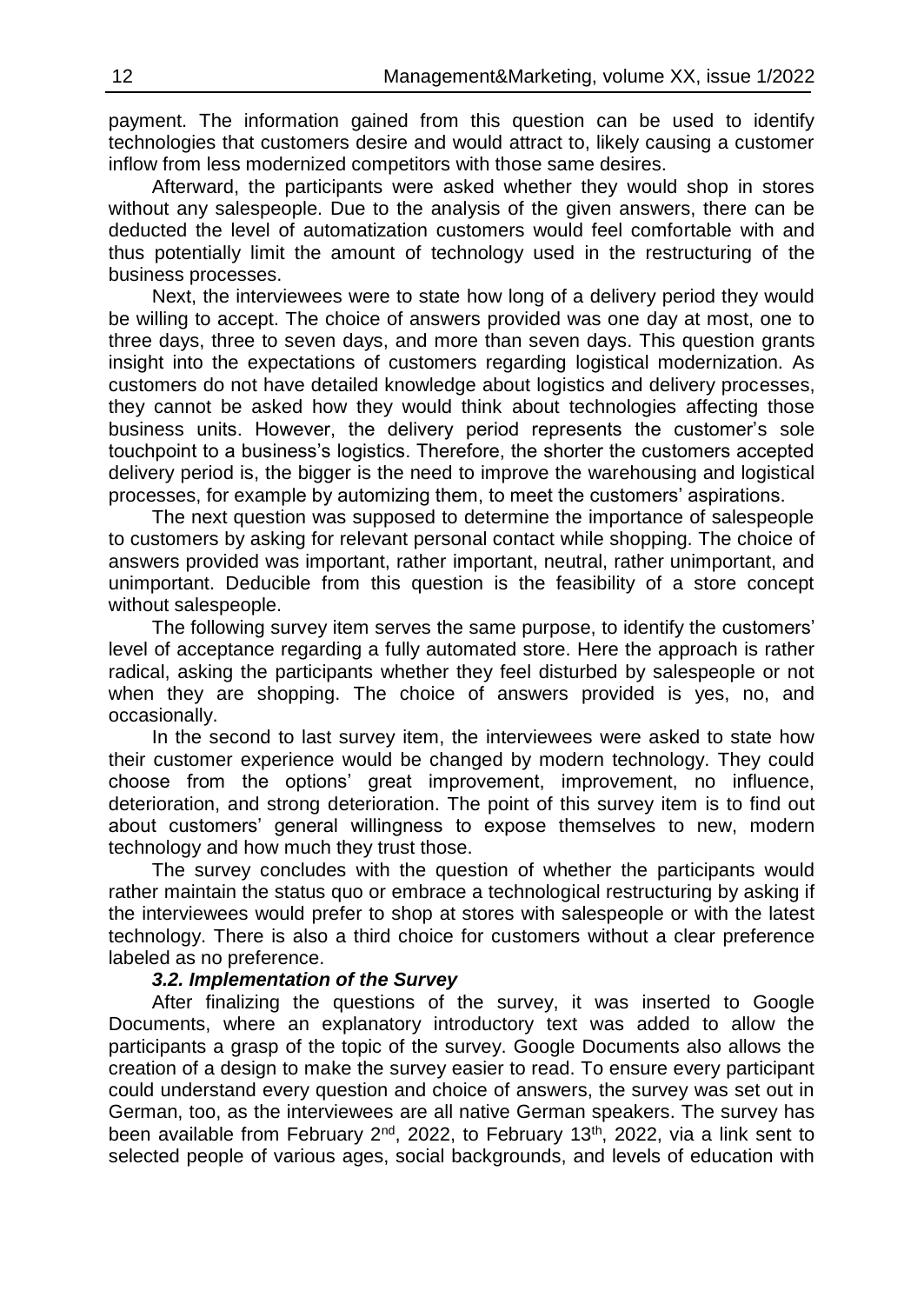the permission to forward the link to more people to represent as many social classes as possible.

# *3.3. Analysis of the Survey*

A total of 31 people took the time to participate in the survey which should be regarded as a sample. This group can be subdivided by age as the first survey item asked the respondents for their age group. 16 participants, or 51.6%, belong to the age group of 18- to 30-year-olds, six interviewees, or 19.4%, stated to be between 31 and 50 years, and the remaining 29%, in total nine participants, indicated to be 51 years old or older.



### **Figure 1. Age of the respondents**

Out of all the participants, none identify their gender as diverse, and no one rejected to specify their gender. With 17 female and 14 male respondents, the ratio is 54.8% female to 45.2% male interviewees.



**Figure 2. Gender of the respondents**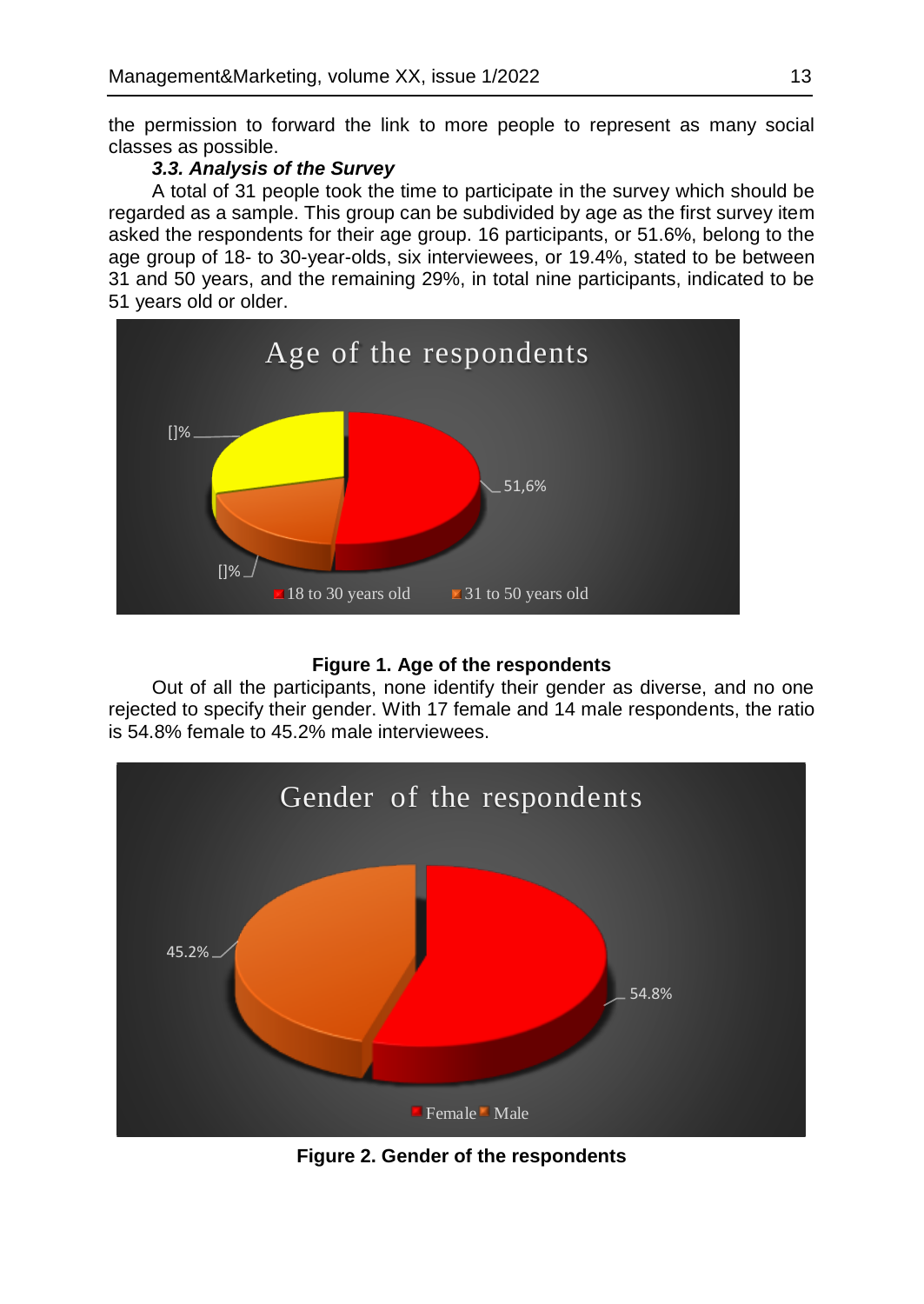For a company with a specific target group, these survey items should be put together to find out the context of age group and gender regarding the following questions in the survey. As this paper does not serve the purpose to conceptualize a business model for a specific branch but for retailers with a wide range of products, a type of retailer which can be found in most branches, this step is not target-oriented and therefore not conducted.

The first research-related survey item asked the participants for their preferred way of shopping. Here, 13 or 41.9% of the interviewees stated they do not have a preferred way of shopping. 32.3%, in total ten, of the respondents would rather shop in a store than online, the opposite is true for 25.8%, in total eight, of the participants.



**Figure 3. Preferred way to shop**

The following survey suggested some of the presented technologies that would impact the customers. Participants of the survey could choose which of the suggested innovations they would like to encounter in retail.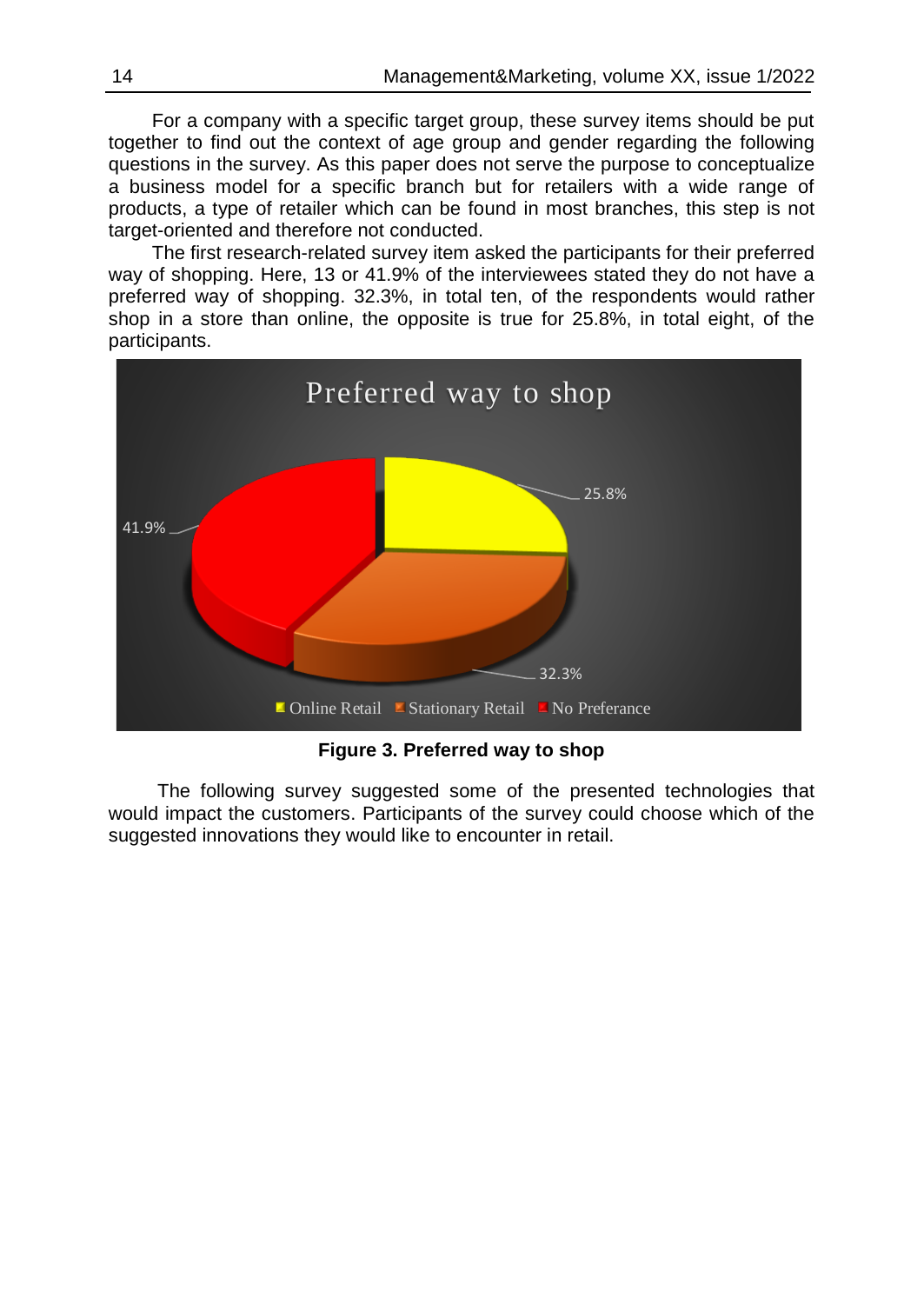

**Figure 4. Customers' interest in specific technologies**

Next, interviewees were asked whether they would consider shopping in a business that is run without salespeople. 16 respondents, that is 51.6%, would not be interested to buy in such a retail store as opposed to 15 participants, that is 48.4%, claimed to be interested in.



**Figure 5. Would customers be interested in shopping in retail stores without salespeople while having access to any needed information via app or sample**

The results of the survey item asking what delivery duration customers would be willing to accept revealed, that with 71% or 22 interviewees most of them would accept a delivery period of one to three days. Another eight respondents were more patient and would tolerate a delivery period of three to seven days. One participant represented as 3.2% would only be willing to book a delivery if it takes one-day maximum. No respondent would be accepting a delivery period of more than seven days.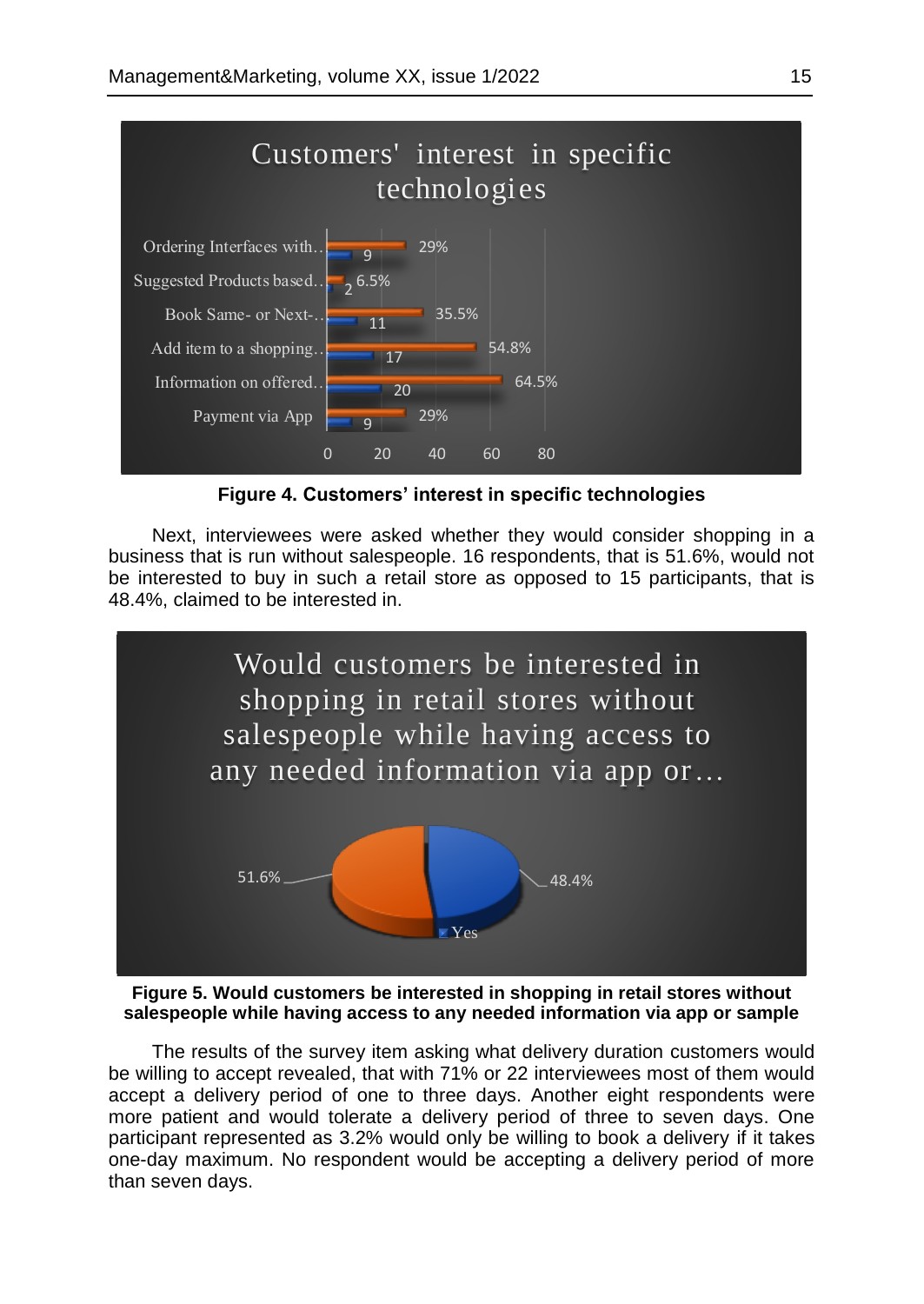

### **Figure 6. The tolerated delivery period**

In the next survey item, participants should state the importance of personal contact during shopping. Six respondents, 19.4%, consider personal contact important, eight interviewees, 25.8%, consider it rather important. Nine participants, 29%, stated they have no defined opinion on personal contact during shopping and chose the option "neutral". Three respondents, 9.7%, indicated they consider personal contact while shopping rather irrelevant, the remaining five interviewees, 16.1%, think that it is completely irrelevant.



**Figure 7. Importance of personal contact during the shopping**

The question in the survey asking respondents whether they feel disturbed by salespeople revealed that 20, or 64.5%, do not. 25.8%, corresponding to eight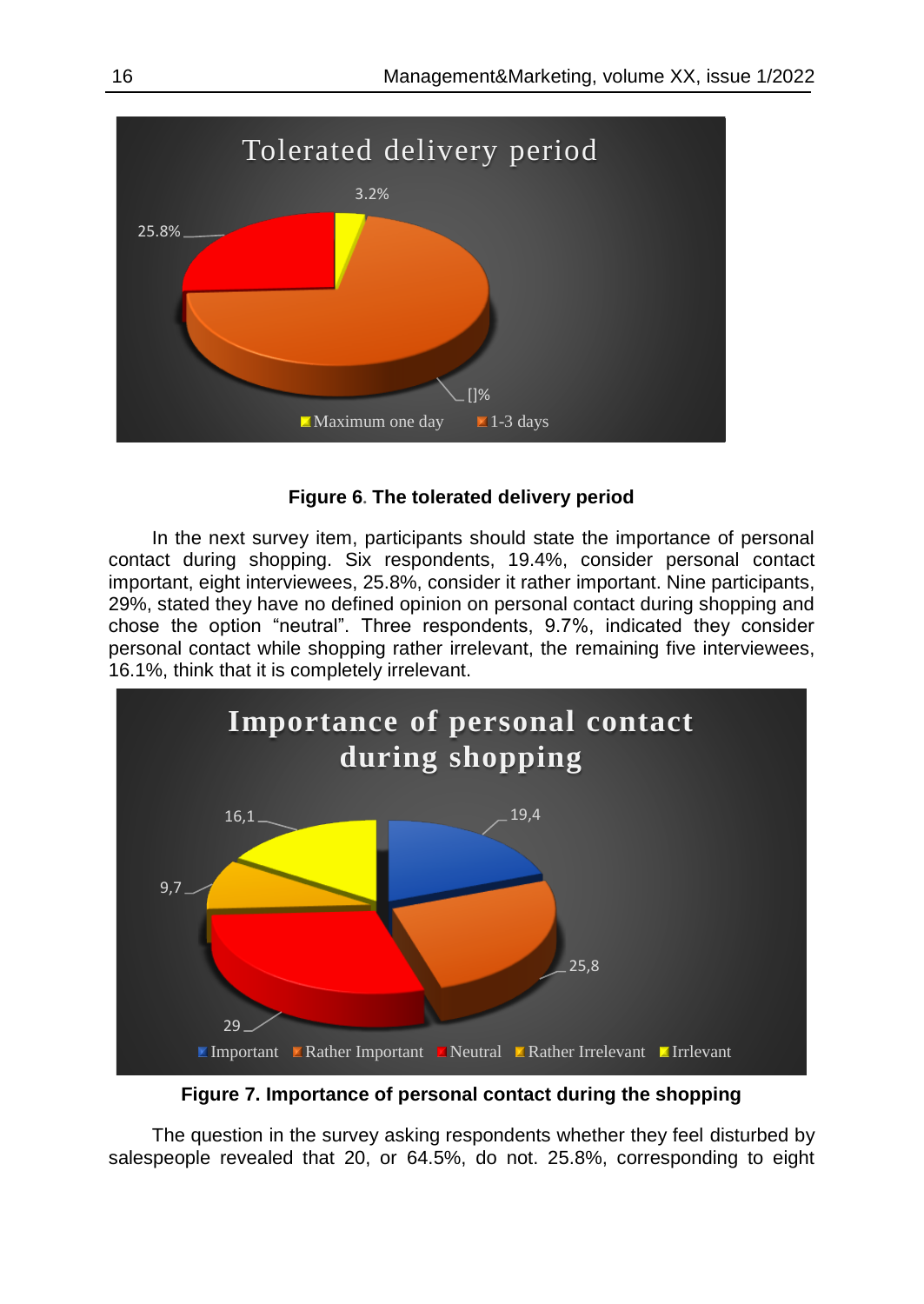interviewees, stated that they do occasionally feel that salespeople do disturb them, another three, that is 9.7%, feel generally disturbed by salespeople.



### **Figure 8. Do customers feel disturbed by salespeople**

The following survey item revealed that 16.1%, corresponding to five interviewees of the participants feel that modern technology would greatly improve their shopping experience. Another 14 respondents, which is 45.2%, stated that their shopping experience would be improved by technological innovations whereas eight interviewees, 25.8%, believe that it would not impact theirs. Four participants, that is 12.9%, indicated that their shopping experience would be deteriorated by innovative technology. No respondent assessed that these innovations would greatly deteriorate their shopping experience.



**Figure 9. Impact of technological innovations on customers' shopping experience**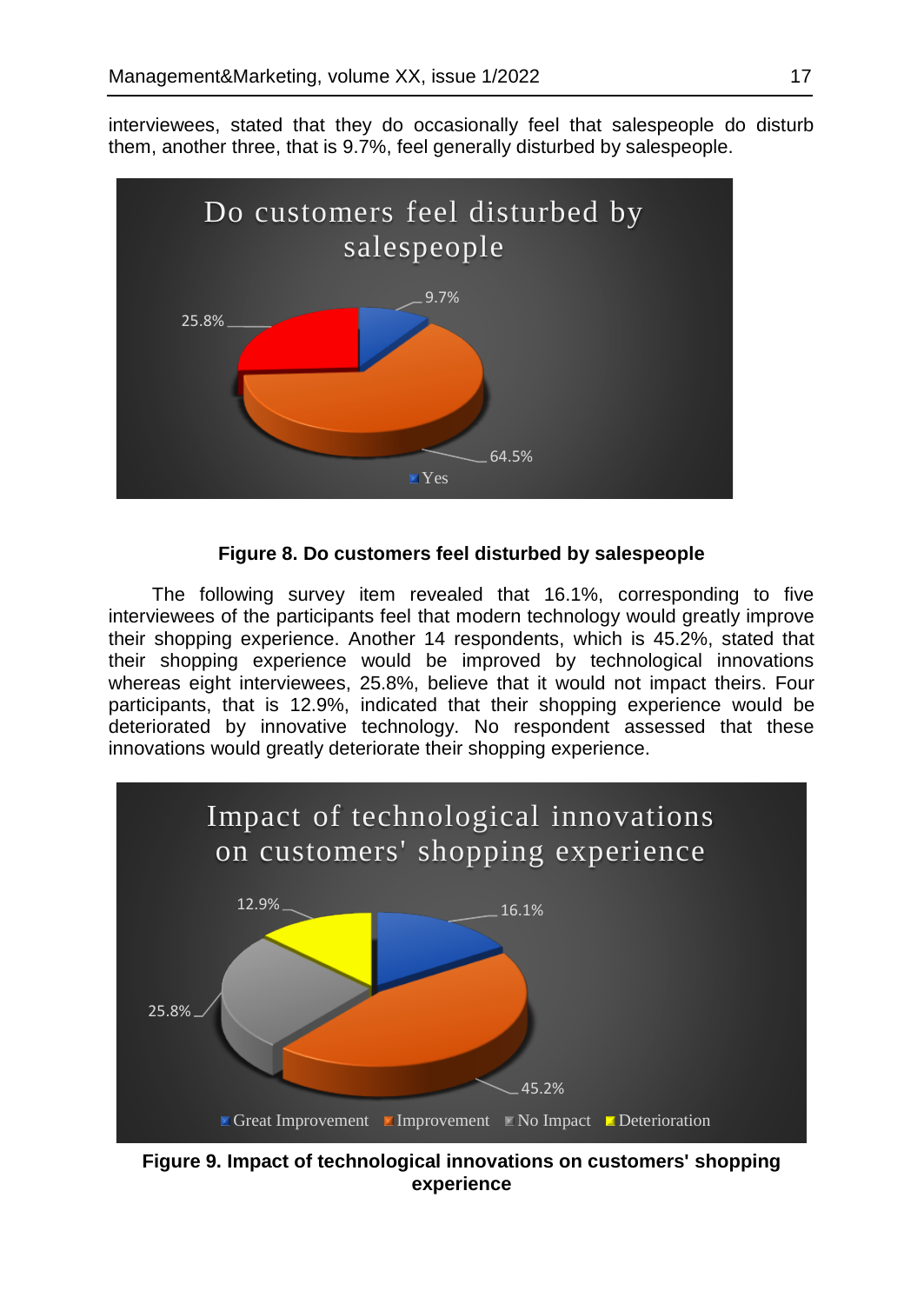֪֚֚֬֝֬֝֬֝֬֝֬֝ The final survey item asked participants if they would prefer modern technology or salespeople while shopping. 15 respondents, corresponding to 48.4%, stated they would prefer salespeople over innovations, the opposite was true for nine, that is 29%, of the interviewees. The remaining seven participants, 22.6%, did not have a preference.



**Figure 10. Do customers prefer modern technology or salespeople**

# *3.4. Interpretation*

The conducted survey unveils interesting details about customers' thoughts on technological innovation. A deduction can be made from the answers to the first survey item. Here it appears that customers are not heavily leaning towards the online or stationary way of shopping. This is evident as well in the largest part of respondents that stated they did not have a preference as in the similar number of participants that preferred online or stationary retail. It could be assumed that younger participants would rather shop in online stores while older respondents prefer stationary retail, however, this assumption is incorrect. The subdivision by the preferred way of shopping is present in all age groups in similar parts. This implies that by focusing on the strengths of online retail, businesses can gain customers of any age as this way any customer type could have their requirements met.

From the second survey item, there can easily be seen which innovations customers would want to be implemented or not. The answers given in this survey show a strong desire for access to additional information on offered products and for the possibility to add items to a virtual shopping list and have them provided for collection. A strong dislike can be seen in the lack of votes choosing the choice of answers that proposed the presentation of suggested items depending on earlier bought products. This can be interpreted as the desire of customers to feel their data is protected and not processed for personalized advertisements. As the processing of big data is an indispensable marketing tool, retail must use the customers' shopping history, however, the knowledge about their customers' businesses possess needs to be used concealed. The other options, a fast delivery arrangeable in-store, payment via the app, and user interfaces to select items to be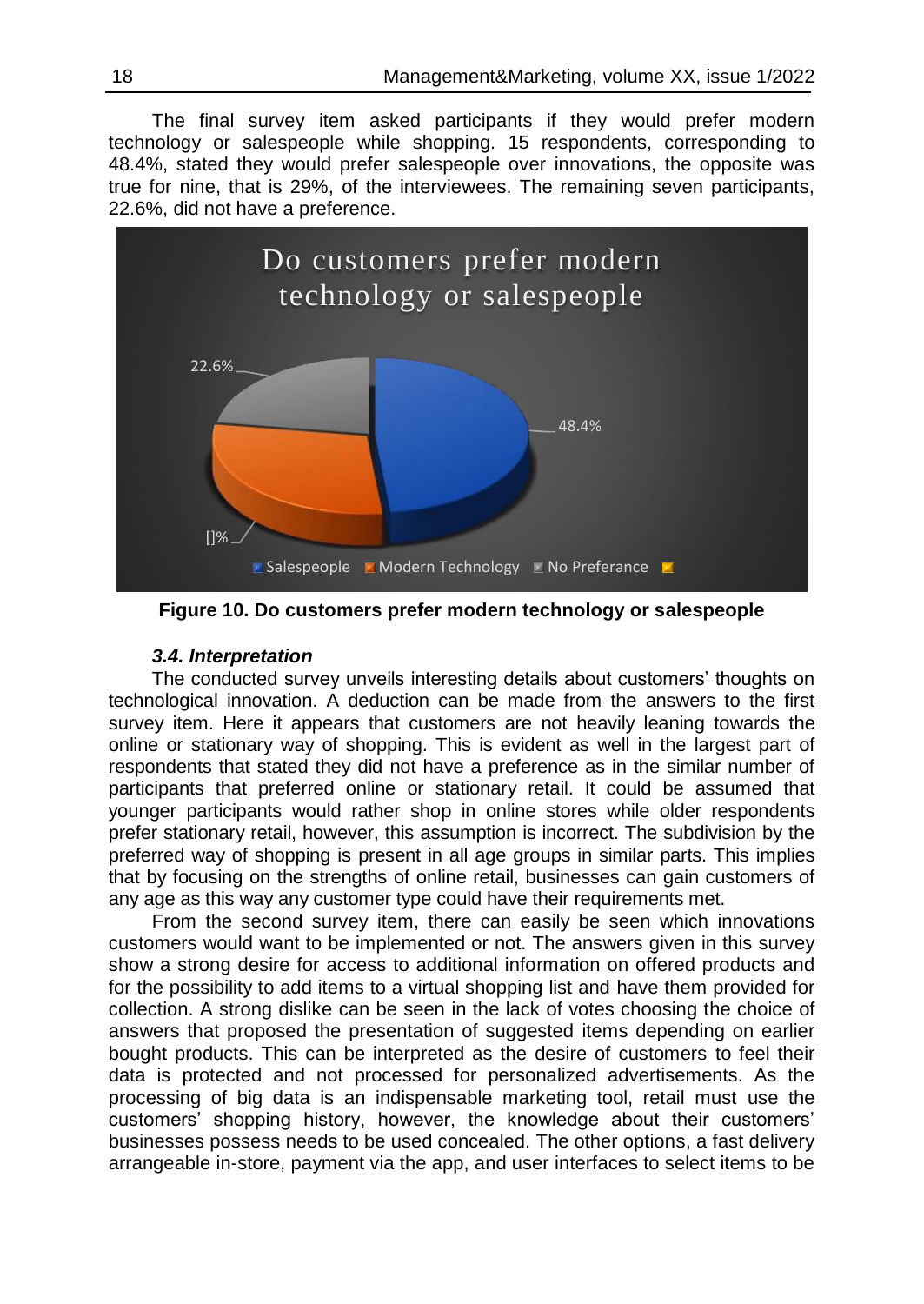provided in a collection area, were also desirable for a third of the respondents each and should, therefore, if possible, be implemented.

Almost half of all respondents stated they would shop in stores without employees. This could be interpreted as a potential threat if a retailer decided to modernize its business model as one could be tempted to believe that his target group would be cut in half. Another interpretation, however, is that although no company has yet implemented a such concept, almost half of all respondents are already willing to rely completely on digital information. That presents an immense opportunity for the first companies investing in the addressed technologies as they could achieve a significant gain in reputation thus gaining customers from competitors.

Also, the short accepted delivery period shows the need for an optimization of the warehousing processes. If the orders are quickly registered, prepared, and shipped they can be completed in a shorter time thus fulfilling the customers' requirements.

As only a quarter of the respondents would not mind a lack of personal contact while shopping, some employees should remain in the stores. Although the current tasks of cashiers and salespeople would be taken over by the technological solution described, a new task needs to be found for the employees. Due to the implementation of innovations, they could help customers with the payment and usage of the user interfaces. This would not cause any difficulties as most respondents do not feel disturbed by salespeople. On the upside, technological innovations would improve the customer experience of more than 60% of the respondents.

#### **4. Modern Showroom Concept**

To develop a new business model for retailers, the research results and the findings from the survey can be combined to find a balanced ratio of technological possibilities and the customers' preferences. Doing just that, a showroom concept is an obvious choice.

The survey unveiled that almost half of the respondents would shop in a store without salespeople although they would prefer to have personal contacts in stores. This implies that businesses should not dispense all the personnel but keep some employees. The respondents also stated their liking of payments via the app and via a user interface. As NFC is currently cheaper to implement than an AI, the payment via NFC contact appears as an attractive payment option. Connecting this with the customers' preference for personal contact, businesses should employ cashiers to help customers pay their selected items and explain the use of the payment interfaces.

More than half of the respondents also claimed to like the concept of choosing items in an app and collecting them in a designated area where they are provided for them. Furthermore, almost two-thirds of the interviewees agreed that they would be interested in receiving additional product information in a shopping app. This indicates that a store with just a small sales area, where each available item is just presented as a sample and equipped with an NFC tag sending the product information to customers' smartphones on demand would meet the customers' likings while reducing fixed costs for space, additional costs, and personnel costs. The smaller sales area is especially intriguing for retailers with a wide range of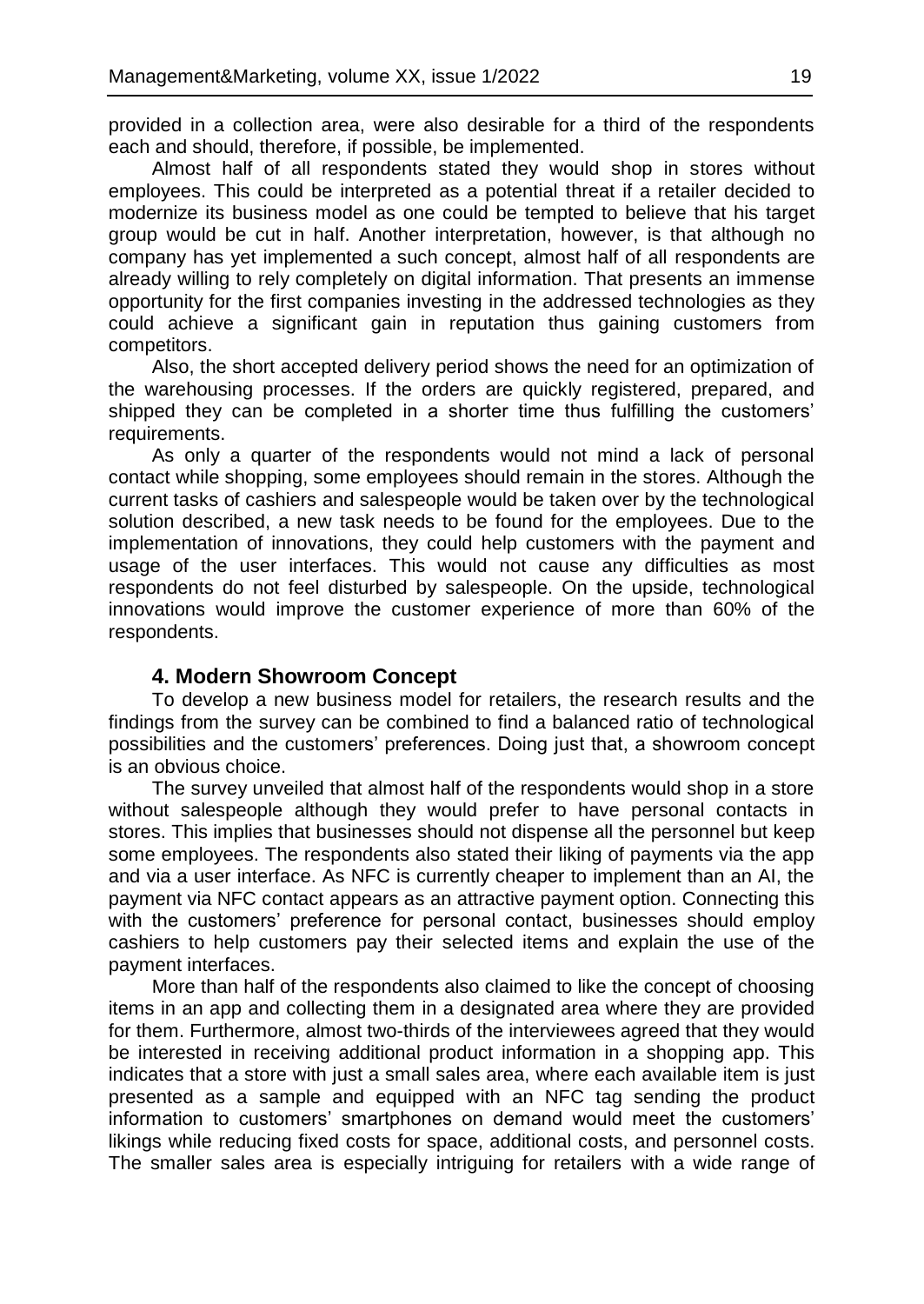products, as due to their high number of offered goods, they require large sales areas which are very expensive. Therefore, the reduction of costs for space could have a remarkable impact on retailers with a wide range of products. Opposed to the sales area, the storage space would need to be larger than usual to store most of the goods. If warehouse robots were also to be integrated into the modernized business model, this storage space could be designed very space-saving thus minimizing the costs the large storage space would require. However, these robots would have to be implemented anyways to enable the store to provide the selected items in the collection area. They would also make the survey participants wish for same- or next-day-delivery booking in-store more realizable by optimizing warehousing processes.

This modern showroom concept could furthermore prevent shoplifting as all the products presented in the sales area would only be there once as a sample. Also due to the minimized sales area, customers could easier be observed thus giving shoplifters hardly any chance to pick up items to steal.

A third of the survey respondents would in addition be excited if user interfaces would be implemented for customers to arrange deliveries. For customers that know exactly what they need and those who do not own a smartphone, also there could be added the option to select items at the user interface, pay them right there, and have them provided in the collecting area.

As most of the respondents did not appreciate the idea of product suggestions based on earlier purchased items, the advertisements in the customer app should not be presented as such, but as selected products presented randomly to every customer. This way the customers could be nudged to buy suitable accessories for earlier bought items without realizing it. However, this advertisement would need to be designed very subtle as customers could be angered if they realized that their earlier purchases are influencing their suggested items. (Herold-Blasius, 2019)

In summary, the modern showroom concept would consider a small sales area and a larger storage area. In addition, there would be designated areas for the collection of provided goods, one inside the store with a comfortable waiting area and another one outside of it where bulky or heavy items could be collected. Cash registers would be replaced by user interfaces that would allow customers to arrange delivery, select items, and pay via smartphone. The selected goods would be provided by warehouse robots navigated by NFC communication as AI is currently hardly affordable. The size of the sales area would be as small because it would only have to offer enough space for one of each offered product as a sample. Customers would use custom apps that could send the information on which items to provide to the warehouse robots and to pay while parallelly being able to receive information on any item on display on demand. If any difficulties were to arise, employees could offer help while additionally offering personal contact, which customers deeply appreciate. This concept would drastically reduce costs after the break-even point of the restructuring of the stores has been reached.

# **5. Outlook**

This paper analyzed the possibilities technology offers to retail to develop their current business model. For this, the first innovative technologies like NFC, AI, and warehouse robots were presented to give an overview of the available technologies retail could resort to. They could be used in a plethora of ways. NFC creates the possibility for a network navigating the robots and to pay via the app,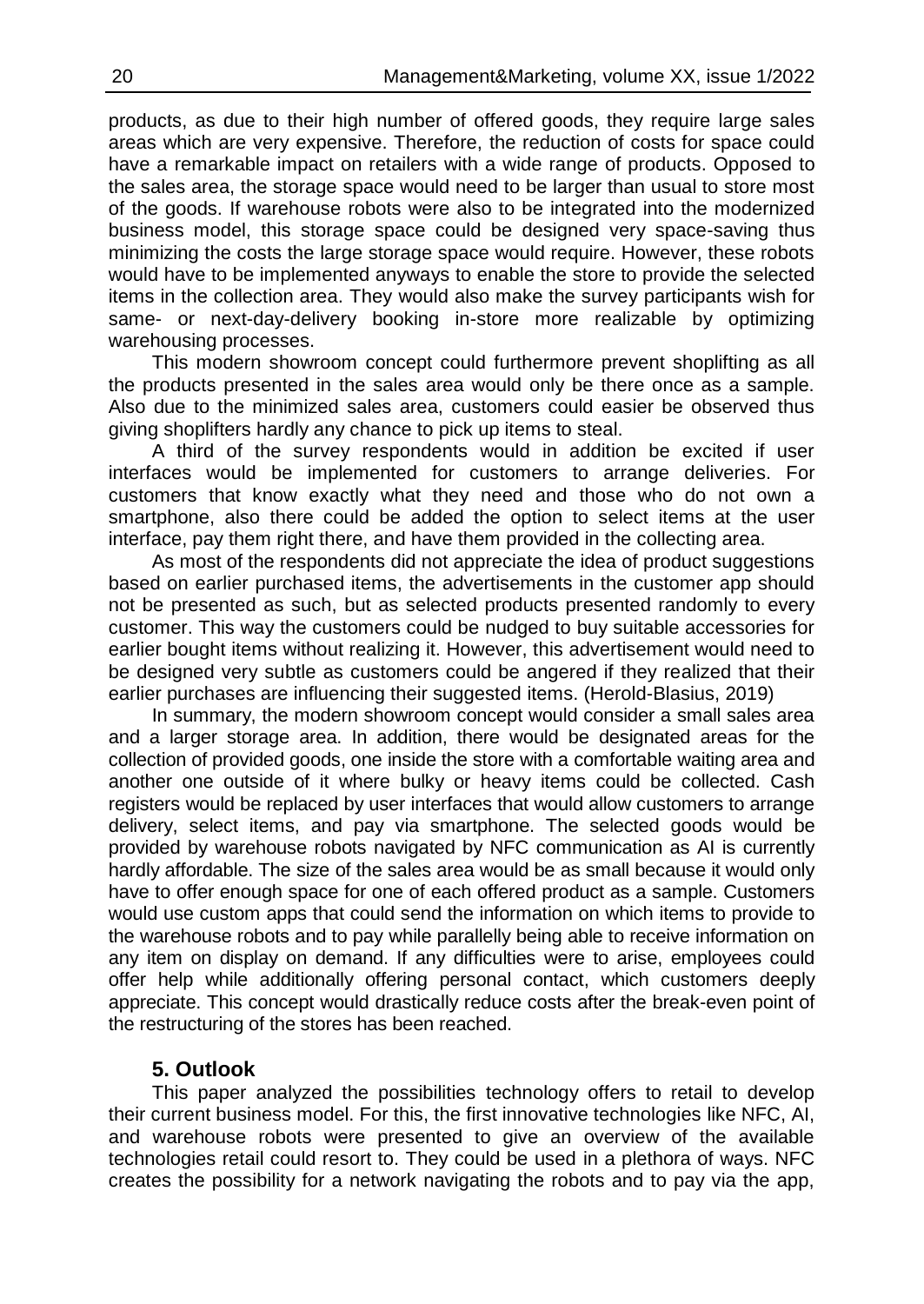robots could make the employees unnecessary saving personnel cost. AI was considered to be too expensive to implement in the modern showroom concept, but in the future with receding prices, AI could become a valuable asset expanding the advantage of a technological conversion by automatically optimizing all processes related to a retailer's enterprise resource planning system by analyzing big data through deep learning algorithms.

Next, a survey was conducted to determine the customers' interest in technology, in general, to be able to connect the possibilities and acceptance of customers. As the survey unveiled, the customers had a particular interest in personal contact while shopping, setting the only limit to the technological potential which could replace all employees.

From the connection of these two sides, there was then deducted a modernized business model for retail that included for all the presented technologies while weighing in the customers' interests. The modern showroom concept that was created included the use of warehouse robots to collect items the customers selected and provide them in a collection area. In this creation, there were found solutions for any possible difficulty that may arise in the planning of the implementation of the concept like the collection area outside the store for heavy items and the maintaining of employees to offer personal contact while shopping and explain possible problems customers may face using the new user interfaces.

The modern showroom concept can confidently be regarded as the future of stationary retail. It suits the customer's wishes while simultaneously reducing costs in the long run. While the acquisition costs would currently be particularly high, due to the rapid progress in technology these costs will be reduced in the foreseeable future. Retailers would not only reduce their fixed costs but also improve the customer experience as many customers would be excited to engage with new technologies in stores. Therefore, retail businesses that could afford the restructuring of their store concepts should strongly consider acting on it to gain an advantage over their competitors by attracting customers with their innovative business model based on modern technology.

# **REFERENCES**

- Anzenhofer, L. (2019), Amazon rüstet seine Lager mit immer mehr Robotern aus — und lässt sich das Hunderte Millionen Dollar kosten. Business Insider Deutschland GmbH. https://www.businessinsider.de/wirtschaft/amazonruestet-seine-lager-mit-immer-mehr-robotern-aus-und-laesst-sich-dashunderte-millionen-dollar-kosten-2019-1/
- Geörg, M. (2018), Alibaba hat in China ein gigantisches Lager mit 700 Robotern gebaut — und das alles für ein bestimmtes Ereignis. https://www.businessinsider.de/wirtschaft/alibaba-hat-in-china-eingigantisches-lager-mit-700-robotern-gebaut-und-das-alles-fuer-einbestimmtes-ereignis-2018-10/
- Herold-Blasius, R. (2019), Problemlösen mit Strategieschlüsseln. Dissertation. Springer eBook Collection [1 Online-Ressource]. Springer Fachmedien Wiesbaden. https://link.springer.com/content/pdf/10.1007%2F978-3-658- 32292-2.pdf https://doi.org/10.1007/978-3-658-32292-2